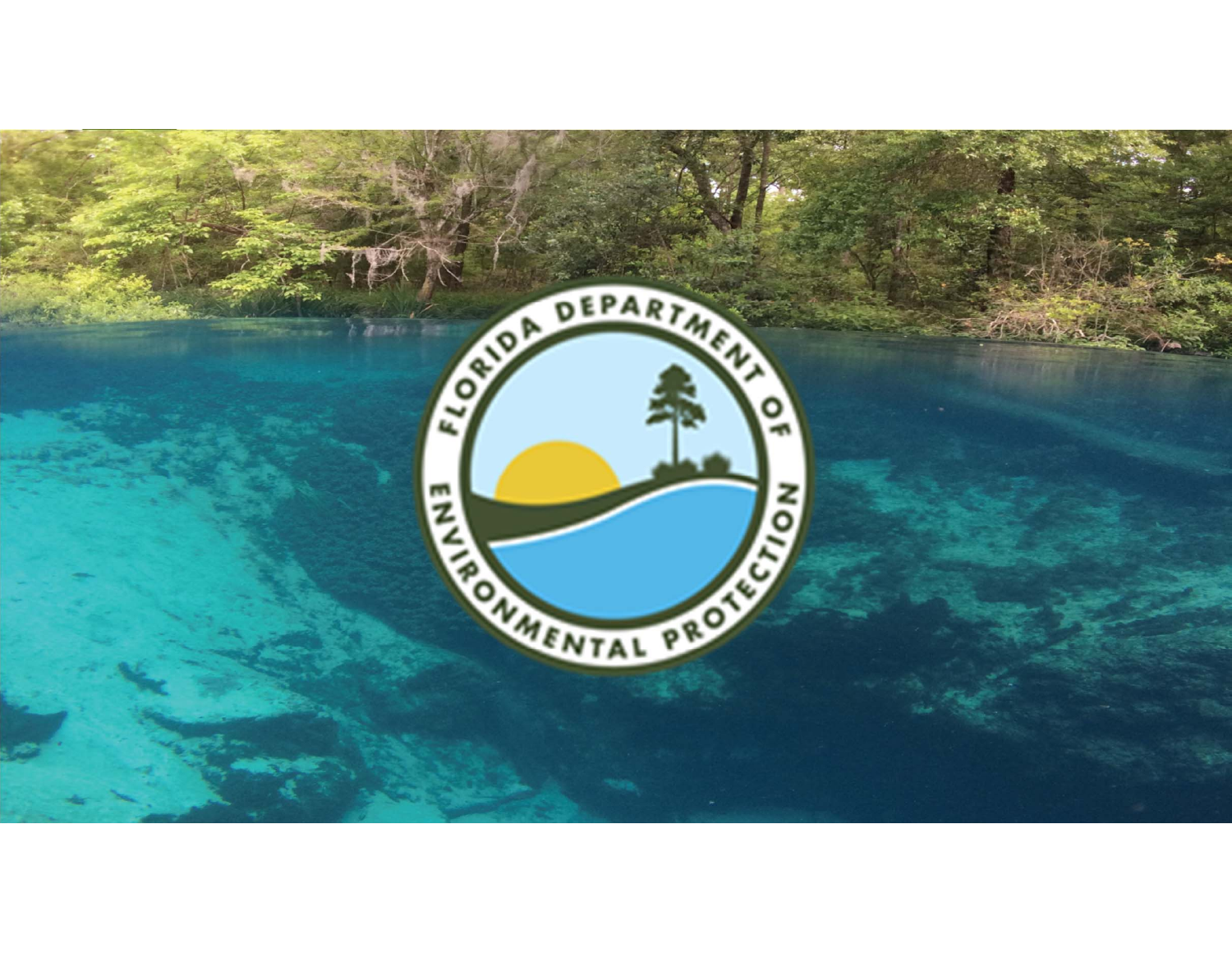

- Encourage homeowners to upgrade existing septic systems to include advanced features to reduce nitrogen pollution.
- • Offers incentives of up to \$10,000 to registered septic installers or licensed plumbers, retained by homeowners, within <sup>a</sup> Basin Management Action Plan Priority Focus Area.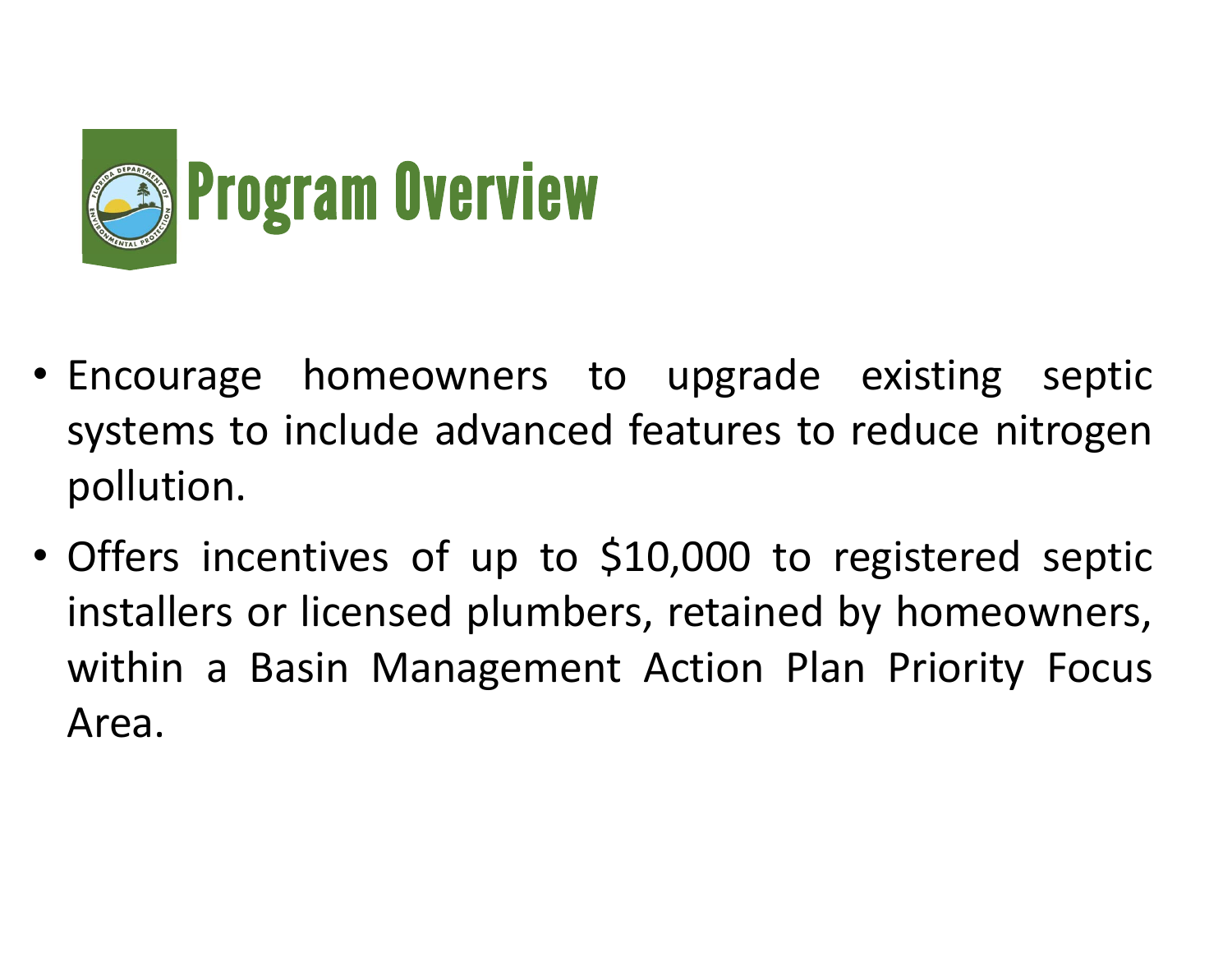

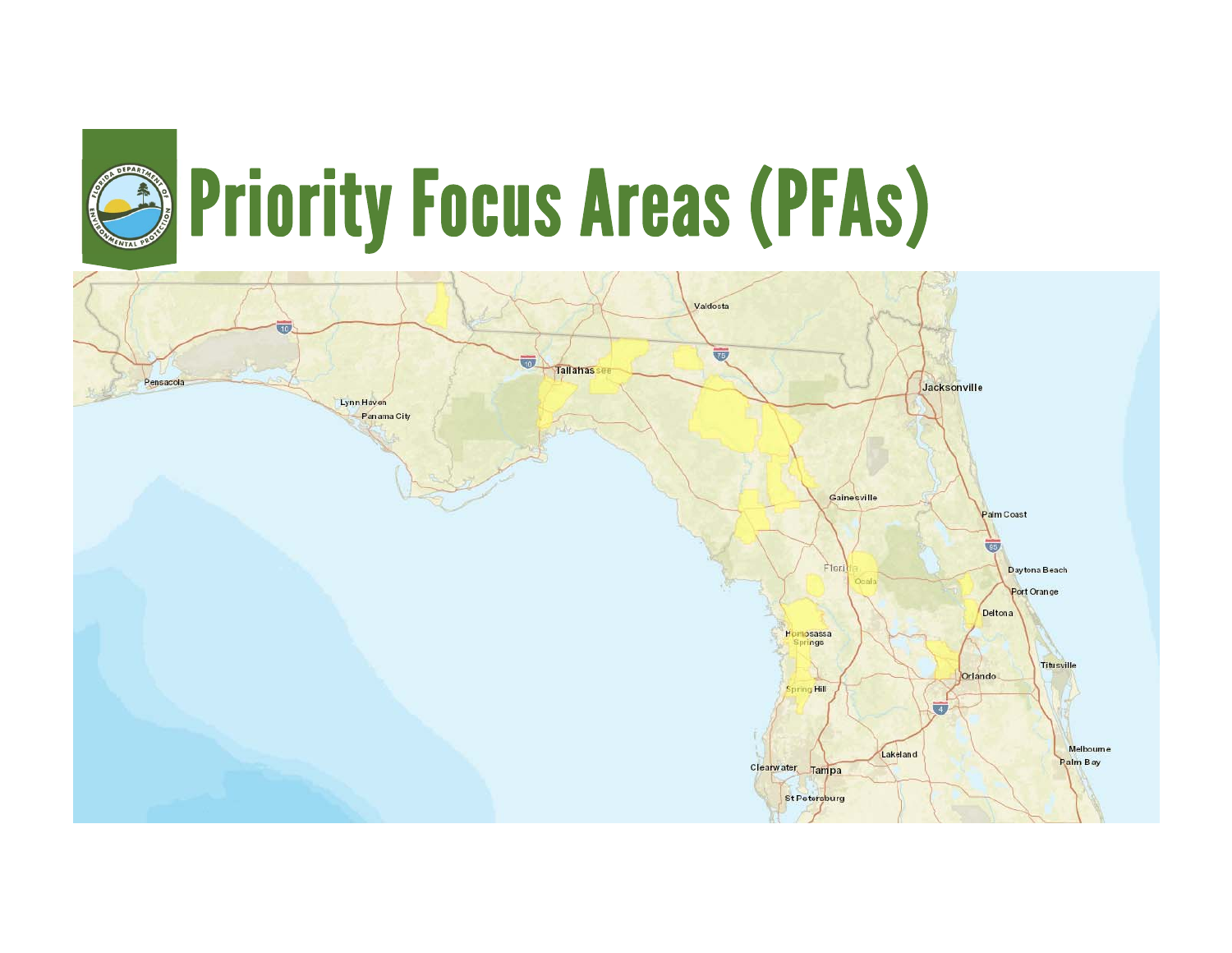

- Identify an eligible homeowner.
- Register as <sup>a</sup> vendor with the state and complete <sup>a</sup> Florida Substitute W‐9.
- Submit <sup>a</sup> Program application with required supporting documentation.
- Application must be pre‐approved and Purchase Order must be issued prior to start of installation.

4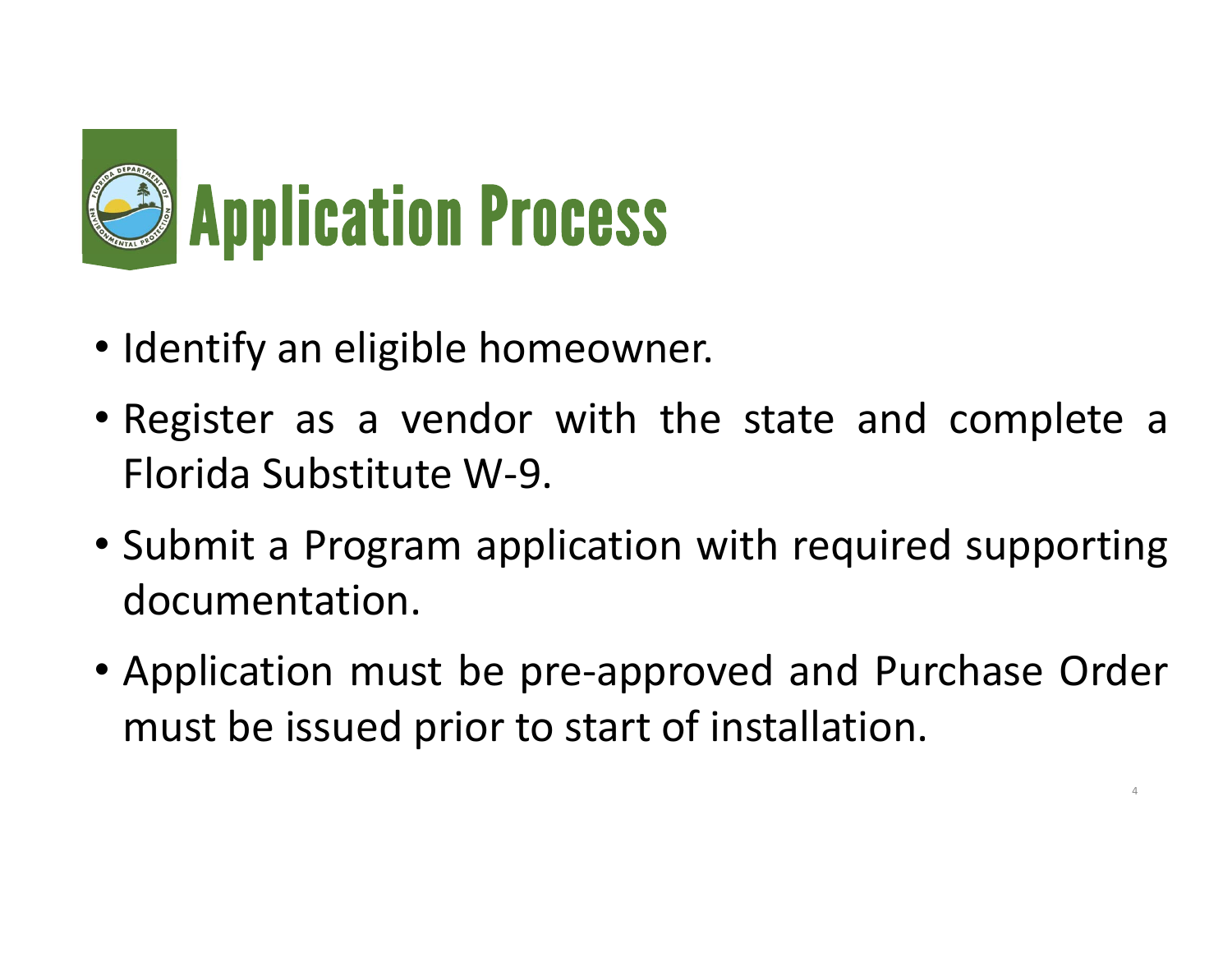

- Submit a Payment Request Form within 30 days of completion, and include the following required documentation:
	- Copy of the invoice showing address of the residence, identifying the equipment, materials and labor, and homeowner's share of the cost (reflecting the reduction of the incentive);
	- Photo representative of the installation prior to the inspection by the county health department;
	- Copy of the inspection report issued by county health department showing satisfactory completion of the work;
	- Reference to the Purchase Order number;
	- Explanation for delay in installation, if any; and
	- Any other documentation requested by Department to substantiate performance.
- Expenditures must be supported by accurate, legible and verifiable documentation.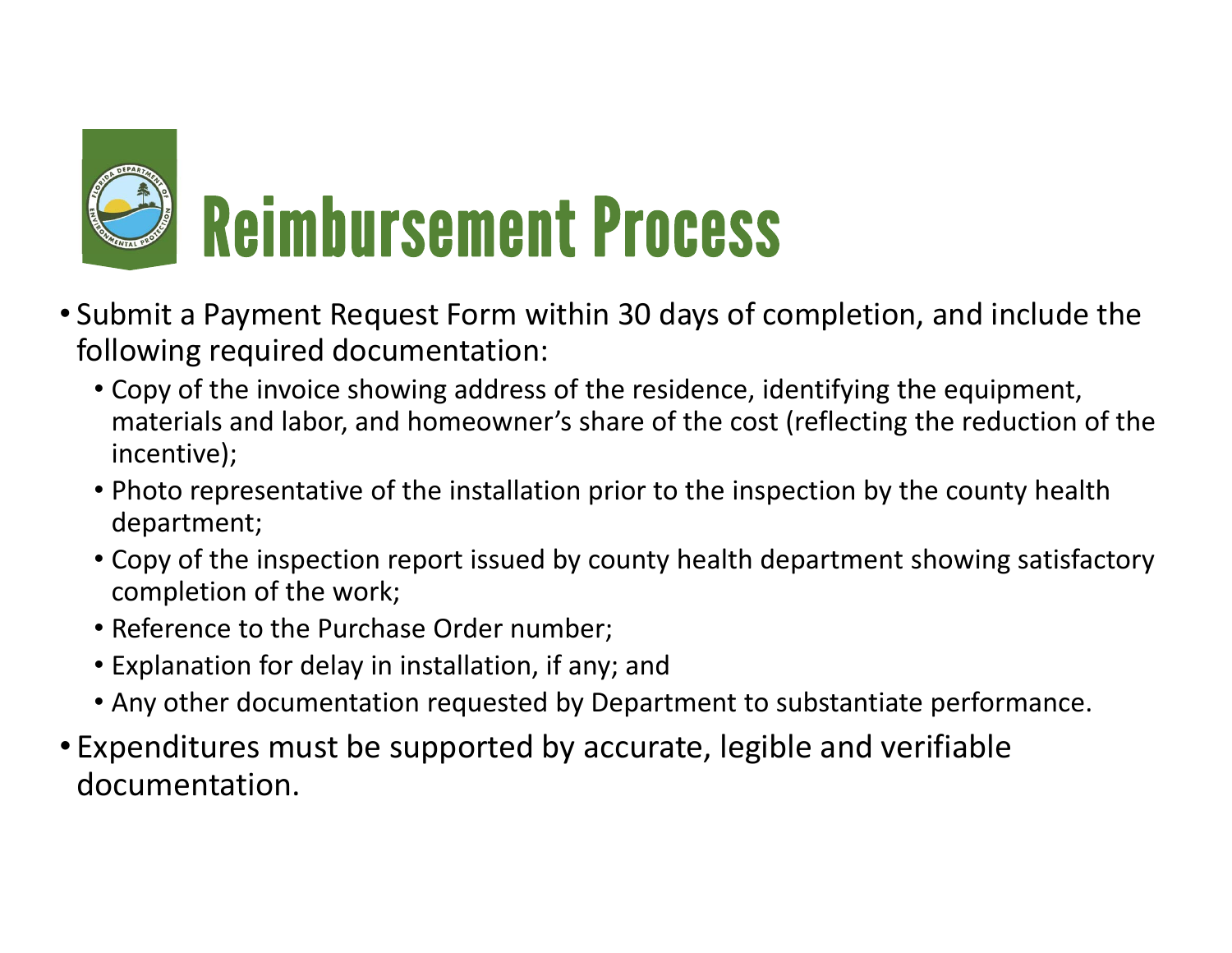

- •Program website:
	- •https://floridadep.gov/springs/restoration‐ funding/content/septic‐upgrade‐incentive‐program
- •Interactive PFA map:
	- •http://fdep.maps.arcgis.com/apps/View/index.html?appid =1afdd97c67584c06840019241becde74

6